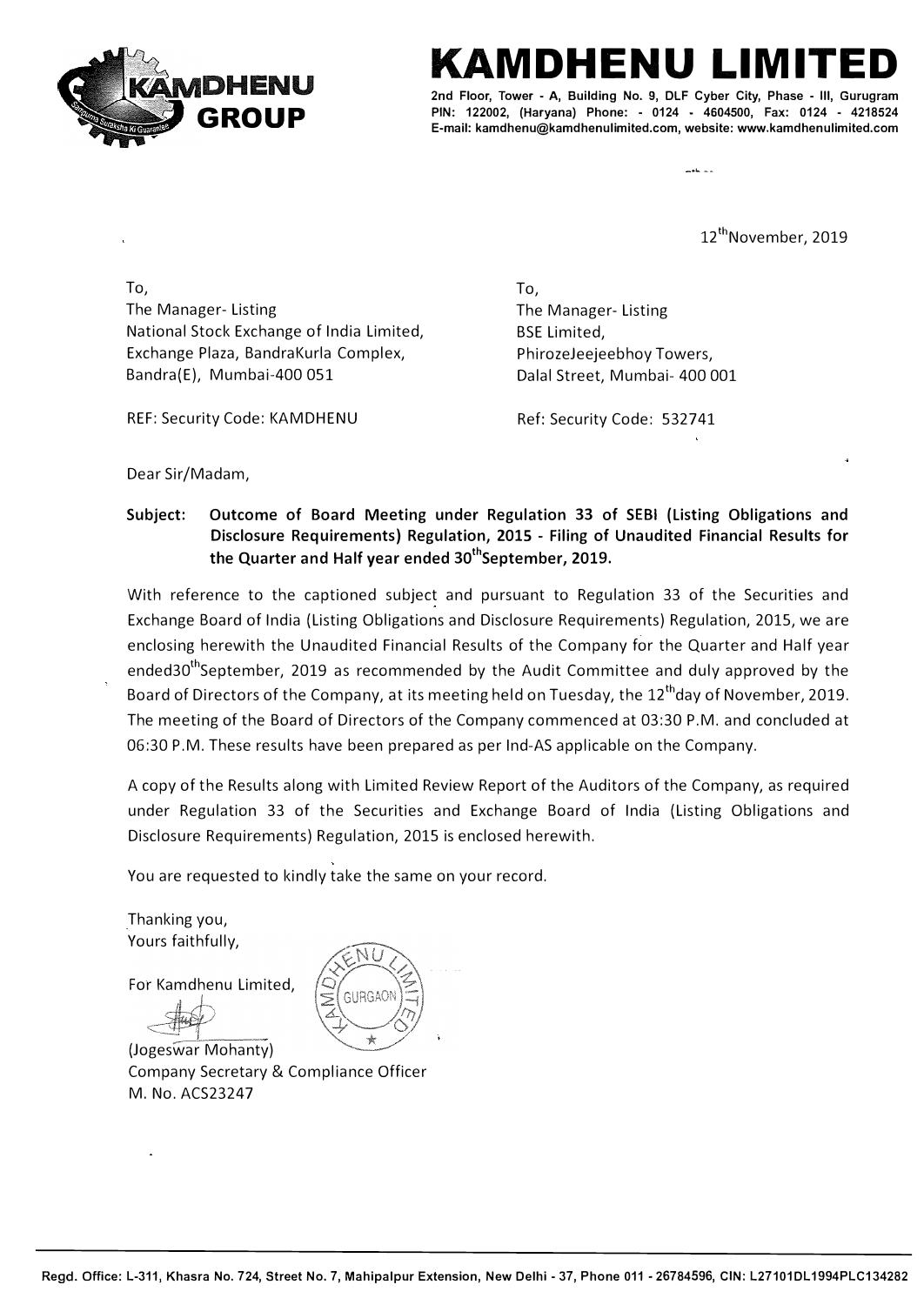### **KAMDHENU LIMITED**

#### **GIN: L27101 DL 1994PLC134282**

Regd.Office: L-311, Khasra **No.724,** Street No.7, Mahipalpur Extension, **New** Delhi-110 037

Corporate Office: 2nd Floor, Tower-A, Building **No.9,** DLF Cyber City Phase-3, Gurgaon-122 002

Phone no.-0124-4604500 Fax: - 0124-4218524 Email:- kamdhenu@kamdhenulimited.comWebsite:-www.kamdhenulimited.com

**STATEMENT OF UNAUDITED FINANCIAL RESULTS FOR** THE **QUARTER AND HALF YEAR ENDED 30TH SEPTEMBER, 2019** 

|    | (Amount in Lakhs)                                                                                                                              |               |             |             |                        |             |             |
|----|------------------------------------------------------------------------------------------------------------------------------------------------|---------------|-------------|-------------|------------------------|-------------|-------------|
|    |                                                                                                                                                | Quarter Ended |             |             | <b>Half Year Ended</b> |             | Year Ended  |
|    | Particulars                                                                                                                                    | 30.09.2019    | 30.06.2019  | 30.09.2018  | 30.09.2019             | 30.09.2018  | 31.03.2019  |
|    |                                                                                                                                                | (Unaudited)   | (Unaudited) | (Unaudited) | (Unaudited)            | (Unaudited) | (Audited)   |
| 1  | Income                                                                                                                                         |               |             |             |                        |             |             |
| a  | Revenue from operations                                                                                                                        | 23,797.97     | 22,297.74   | 33,206.97   | 46,095.71              | 73,185.55   | 1,23,239.62 |
| b  | Other income                                                                                                                                   | 6.33          | 4.63        | 13.01       | 10.96                  | 17.89       | 37.64       |
|    | <b>Total income</b>                                                                                                                            | 23,804.30     | 22,302.37   | 33,219.98   | 46,106.67              | 73,203.44   | 1,23,277.26 |
| 2  | <b>Expenses</b>                                                                                                                                |               |             |             |                        |             |             |
| a  | Cost of Materials Consumed                                                                                                                     | 8,104.16      | 7,724.98    | 10,061.69   | 15,829.14              | 19,285.68   | 38,969.44   |
| b  | Purchases of Stock-in-Trade                                                                                                                    | 10,911.11     | 9,161.85    | 16,658.50   | 20,072.96              | 40,986.78   | 56,724.17   |
| c  | Changes in Inventory of Finished Goods, Work-<br>in-Progress and Stock-in-Trade                                                                | (1,336.10)    | (706.71)    | (145.44)    | (2,042.81)             | (275.95)    | 1,600.04    |
| d  | <b>Employee Benefits Expense</b>                                                                                                               | 1,302.96      | 1,178.44    | 1,163.84    | 2,481.40               | 2,367.39    | 4,724.27    |
| е  | <b>Finance Costs</b>                                                                                                                           | 271.28        | 262.61      | 279.33      | 533.89                 | 532.50      | 1,150.94    |
| f  | Depreciation & Amortization Expense                                                                                                            | 207.26        | 208.76      | 182.09      | 416.02                 | 374.12      | 737.88      |
| g  | Other Expenses                                                                                                                                 | 3,921.52      | 3,474.59    | 4,213.72    | 7,396.11               | 8,200.99    | 15,875.91   |
|    | <b>Total expenses</b>                                                                                                                          | 23,382.19     | 21,304.52   | 32,413.73   | 44,686.71              | 71,471.51   | 1,19,782.65 |
| 3  | Profit before exceptional items and tax (1-2)                                                                                                  | 422.11        | 997.85      | 806.25      | 1,419.96               | 1,731.93    | 3,494.61    |
| 4  | <b>Exceptional Items</b>                                                                                                                       |               | 68.27       |             | 68.27                  |             |             |
| 5  | Profit before tax (3-4)                                                                                                                        | 422.11        | 929,58      | 806.25      | 1,351.69               | 1,731,93    | 3,494.61    |
| 6  | Tax expense                                                                                                                                    |               |             |             |                        |             |             |
| a  | Current tax                                                                                                                                    | 82.63         | 332.33      | 288.61      | 414.96                 | 651.21      | 1,225.31    |
| b  | Deferred tax                                                                                                                                   | (312.66)      | (11.18)     | 3.39        | (323.84)               | (25.45)     | 27.94       |
| c  | Income Tax of earlier years                                                                                                                    |               |             | (5.70)      |                        | (5.70)      | (5.70)      |
|    | <b>Total Tax Expenses</b>                                                                                                                      | (230.03)      | 321.15      | 286.30      | 91.12                  | 620.06      | 1,247.55    |
| 7  | Net Profit after tax (5-6)                                                                                                                     | 652.14        | 608.43      | 519.95      | 1,260.57               | 1,111.87    | 2,247.06    |
| 8  | Other Comprehensive Income/ (Loss)                                                                                                             |               |             |             |                        |             |             |
| a  | Items that will not be reclassified to profit or<br>loss                                                                                       | 1.44          | 2.02        | (6.56)      | 3.46                   | (13.08)     | 8.14        |
| b  | Tax impacts on above                                                                                                                           | 0.27          | 2.81        | 2.26        | 3.08                   | 8.03        | 0.67        |
|    | Total Other Comprehensive Income/(Loss)                                                                                                        | 1.71          | 4.83        | (4.30)      | 6.54                   | (5.05)      | 8.81        |
| 9  | Total comprehensive income for the period<br>(comprising profit after tax and other<br>comprehensive income after tax for the<br>period) (7+8) | 653.85        | 613.26      | 515.65      | 1,267.11               | 1,106.82    | 2,255.87    |
| 10 | Earnings per share in rupees: (Not<br>Annualised)                                                                                              |               |             |             |                        |             |             |
|    | - Basic (in Rupees)                                                                                                                            | 2.46          | 2.29        | 2.14        | 4.75                   | 4.57        | 8.98        |
|    | - Diluted (in Rupees)                                                                                                                          | 2.45          | 2.28        | 2.05        | 4.74                   | 4.38        | 8.90        |
| 11 | Paid-up equity share capital (Face Value of<br>Rs.10 each)                                                                                     | 2,654.33      | 2,654.33    | 2,440.00    | 2,654.33               | 2,440.00    | 2,640.00    |

N GURGAON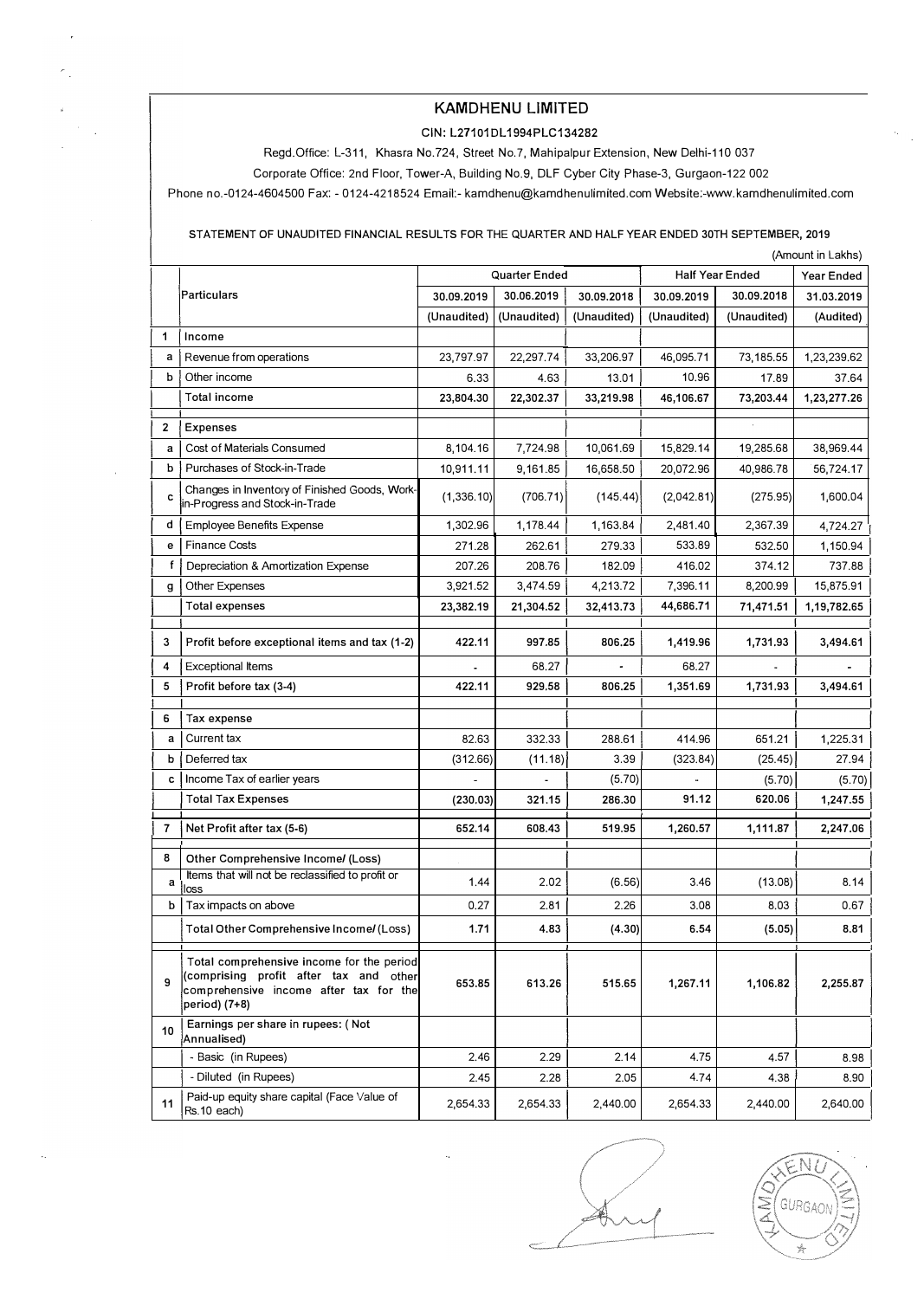|              | STATEMENT OF ASSETS AND LIABILITIES AS AT 30TH SEPTEMBER, 2019                           |             | (Amount in Lakhs) |
|--------------|------------------------------------------------------------------------------------------|-------------|-------------------|
|              |                                                                                          | As at       | As at             |
|              | Particulars                                                                              | 30.09.2019  | 31.03.2019        |
|              |                                                                                          | (Unaudited) | (Audited)         |
|              | <b>ASSETS</b>                                                                            |             |                   |
| 1            | <b>Non-Current Assets</b><br><b>Property Plant and Equipment</b>                         |             |                   |
| (a)          | <b>Capital Work in Process</b>                                                           | 7,383.37    | 8,967.38          |
| (b)          | <b>Right of use Assets</b>                                                               | 22.67       | 78.07             |
| (c)<br>(d)   | <b>Financial Assets</b>                                                                  | 712.63      | $\mathbf{r}$      |
|              | (i) Investments                                                                          | 270.03      | 270.01            |
|              | (ii) Loans                                                                               | 2.72        | 6.52              |
|              | (iii) Other Financial Assets                                                             | 274.48      | 207.80            |
| (e)          | <b>Other Non-Current Assets</b>                                                          | 507.31      | 347.53            |
|              | <b>Total Non-Current Assets</b>                                                          |             |                   |
|              |                                                                                          | 9,173.21    | 9,877.31          |
| $\mathbf{2}$ | <b>Current Assets</b>                                                                    |             |                   |
|              | Inventories                                                                              |             |                   |
| (a)<br>(b)   | Financial Assets                                                                         | 5,563.22    | 5,769.26          |
|              | (i) Trade receivables                                                                    | 18,936.60   | 22,280.18         |
|              | (ii) Cash and Cash Equivalents                                                           | 357.96      | 927.10            |
|              | (iii) Bank Balances other than (ii) above                                                | 219.08      | 213.22            |
|              | (iv) Loans                                                                               | 56.95       | 41.89             |
|              | (v) Other Financial Assets                                                               | 4,560.04    | 63.14             |
| (c)          | <b>Other Current Assets</b>                                                              | 3,592.59    | 2,342.00          |
|              | <b>Total Current Assets</b>                                                              | 33.286.44   | 31,636.79         |
|              |                                                                                          |             |                   |
|              | <b>TOTAL ASSETS</b>                                                                      | 42,459.65   | 41,514.10         |
|              |                                                                                          |             |                   |
|              | <b>EQUITY AND LIABILITIES</b>                                                            | ÷           |                   |
|              | <b>EQUITY</b>                                                                            |             |                   |
| (a)          | <b>Equity Share Capital</b>                                                              | 2,654.33    | 2,640.00          |
| (b)          | <b>Other Equity</b>                                                                      | 16,500.26   | 15,474.30         |
|              | <b>Total Equity</b>                                                                      | 19,154.59   | 18,114.30         |
|              |                                                                                          |             |                   |
|              | <b>LIABILITIES</b>                                                                       |             |                   |
| 1            | <b>Non-Current Liabilities</b>                                                           |             |                   |
| (a)          | <b>Financial Liabilities</b>                                                             |             |                   |
|              | (i) Borrowings                                                                           | 41.83       | 48.62             |
|              | (ii) Lease Liabilities                                                                   | 701.78      |                   |
|              | (iii) Other Financial Liabilities                                                        | 764.71      | 835.65            |
| (b)          | Provisions                                                                               | 382.02      | 362.51            |
| (c)          | <b>Deferred Tax Liabilities (Net)</b>                                                    | 620.80      | 988.24            |
|              | <b>Total Non-Current Liabilities</b>                                                     | 2,511.14    | 2,235.02          |
|              |                                                                                          |             |                   |
| 2            | <b>Current Liabilities</b>                                                               |             |                   |
| (a)          | <b>Financial Liabilities</b>                                                             |             |                   |
|              | (i) Borrowings                                                                           | 9,392.11    | 8,741.22          |
|              | (ii) Lease Liabilities                                                                   | 148.72      |                   |
|              | (iii) Trade payables                                                                     |             |                   |
|              | - total outstanding dues of micro enterprises and small enterprises                      | 464.28      | 1,821.85          |
|              | - total outstanding dues of creditors other than micro enterprises and small enterprises | 9,110.27    | 9,200.72          |
|              | (iii) Other financial liabilities                                                        | 742.05      | 664.96            |
| (b)          | <b>Other Current Liabilities</b>                                                         | 886.10      | 687.84            |
| (c)          | Provisions                                                                               | 45.37       | 43.18             |
| (d)          | <b>Current Tax Liabilities (Net)</b>                                                     | 5.01        | 5.01              |
|              | <b>Total Current Liabilities</b>                                                         | 20,793.92   | 21,164.78         |
|              |                                                                                          |             |                   |
|              | <b>Total Liabilities</b>                                                                 | 23,305.06   | 23,399.80         |
|              |                                                                                          |             |                   |
|              | TOTAL EQUITY AND LIABILITIES                                                             | 42,459.65   | 41,514.10         |

卷

ENU E GURGAON  $\star$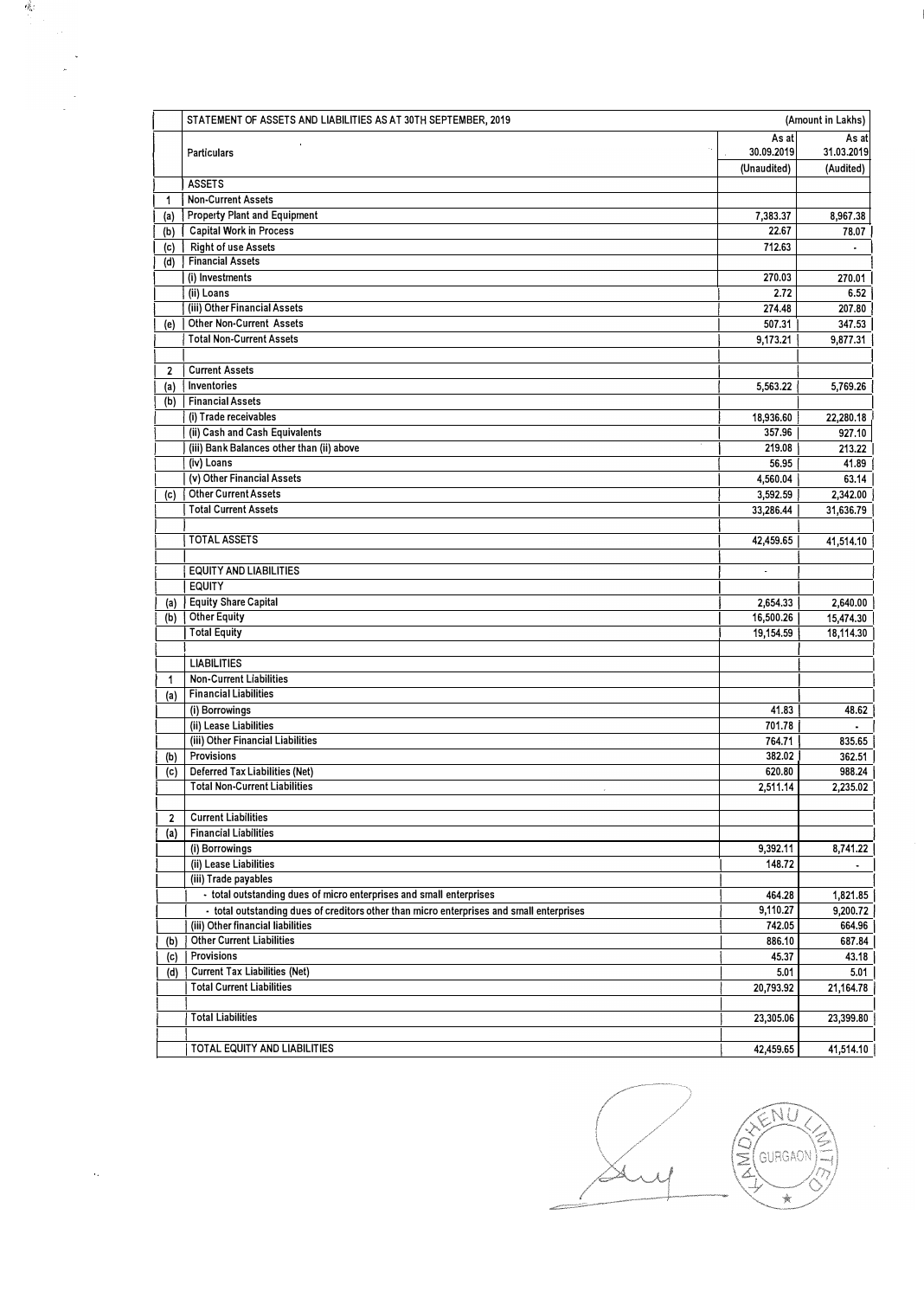|    | Jeginerityrise Revenue, Results, Assets and Liabilities       |               |             |             |                        |             |             |
|----|---------------------------------------------------------------|---------------|-------------|-------------|------------------------|-------------|-------------|
|    |                                                               | Quarter Ended |             |             | <b>Half Year Ended</b> | Year Ended  |             |
|    | Particulars<br>$\mathcal{A}_{\mathcal{A}}$                    | 30.09.2019    | 30.06.2019  | 30.09.2018  | 30.09.2019             | 30.09.2018  | 31.03.2019  |
|    |                                                               | (Unaudited)   | (Unaudited) | (Unaudited) | (Unaudited)            | (Unaudited) | (Audited)   |
| А. | <b>Segment Revenue</b>                                        |               |             |             |                        |             |             |
|    | - Steel                                                       | 19,144.37     | 18,343.18   | 27,673.71   | 37,487.55              | 62,712.76   | 96,256.99   |
|    | - Paints                                                      | 4,653.60      | 3,954.56    | 5,533.26    | 8,608.16               | 10,472.79   | 26,982.63   |
|    | <b>Gross Revenue from Operations</b>                          | 23,797.97     | 22,297.74   | 33,206.97   | 46,095.71              | 73,185.55   | 1,23,239.62 |
|    |                                                               |               |             |             |                        |             |             |
| В. | <b>Segment Results</b>                                        |               |             |             |                        |             |             |
|    | - Steel                                                       | 1,114.75      | 1,568.36    | 1,313.78    | 2,683.12               | 2,709.83    | 5,462.93    |
|    | - Paints                                                      | (164.34)      | (115.70)    | 218.13      | (280.04)               | 410.90      | 820.04      |
|    | Profit/(Loss) before finance cost, Tax &<br>unallocable items | 950.42        | 1,452.66    | 1,531.91    | 2,403.08               | 3,120.73    | 6,282.98    |
|    | Less: Finance cost                                            | 271.28        | 262.61      | 279.33      | 533.89                 | 532.50      | 1,150.94    |
|    | Less: Other Unallocable Expenditure net of<br>Income          | 257.02        | 260.47      | 446.33      | 517.50                 | 856.30      | 1,637.43    |
|    | <b>Total Profit before Tax</b>                                | 422.11        | 929.58      | 806,25      | 1,351.69               | 1,731.93    | 3,494.61    |
|    |                                                               |               |             |             |                        |             |             |
| C  | <b>Segment Assets</b>                                         |               |             |             |                        |             |             |
|    | - Steel                                                       | 22,354.08     | 22,417.00   | 20,613.87   | 22,354.08              | 20,613.87   | 21,077.55   |
|    | - Paints                                                      | 19,467.92     | 17,650.51   | 18,277.51   | 19,467.92              | 18,277.51   | 19,911.18   |
|    | - Unallocable                                                 | 637.65        | 525.55      | 544.37      | 637.65                 | 544.37      | 525.37      |
|    | <b>Total Segment Assets</b>                                   | 42,459.65     | 40,593.06   | 39,435.75   | 42,459.65              | 39,435.75   | 41,514.10   |
|    |                                                               |               |             |             |                        |             |             |
| D  | <b>Segment Liabilities</b>                                    |               |             |             |                        |             |             |
|    | - Steel                                                       | 8,436.58      | 8,594.50    | 8,871.91    | 8.436.58               | 8,871.91    | 6,676.71    |
|    | - Paints                                                      | 14,242.66     | 12,273.89   | 14,305.07   | 14,242.66              | 14,305.07   | 15,734.86   |
|    | - Unallocable                                                 | 625.81        | 978.12      | 927.49      | 625.81                 | 927.49      | 988.23      |
|    | <b>Total Segment Liabilities</b>                              | 23,305.06     | 21,846.51   | 24,104.47   | 23,305.06              | 24,104.47   | 23,399.80   |
|    |                                                               |               |             |             |                        |             |             |

 $\mathcal{L}^{\text{max}}_{\text{max}}$ 

Segmentwise Revenue, Results, Assets and Liabilities

 $\sim 10^{11}$ 



ÑÜ (GURGAON)  $\frac{1}{\sqrt{2}}$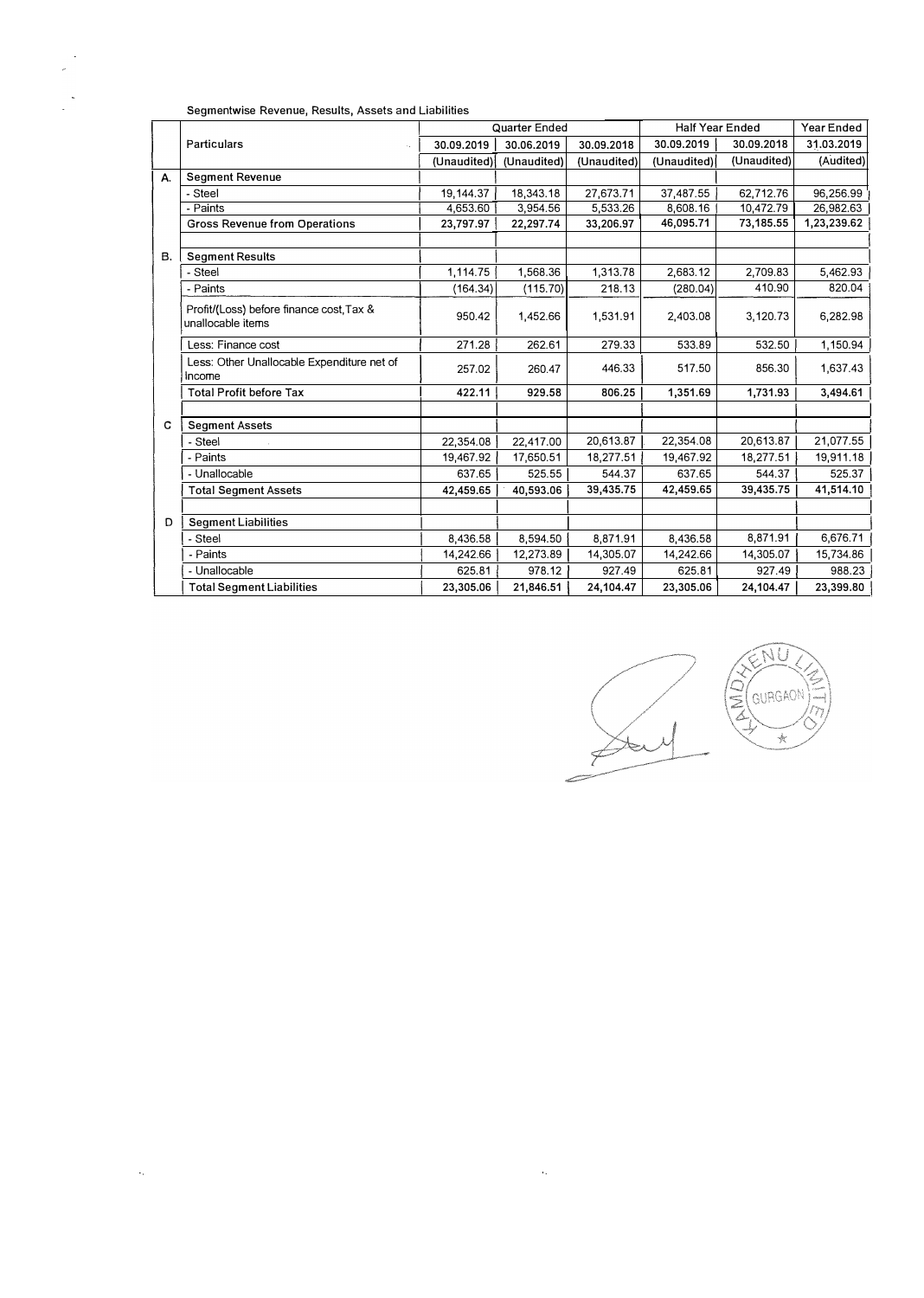| Statement of Cash Flows for the half year ended 30th September 2019 |  |
|---------------------------------------------------------------------|--|
|---------------------------------------------------------------------|--|

|    | <b>Particulars</b>                                             | <b>Half Year Ended</b> |             |
|----|----------------------------------------------------------------|------------------------|-------------|
|    |                                                                | 30.09,2019             | 30.09.2018  |
|    |                                                                | (Unaudited)            | (Unaudited) |
| А. | <b>CASH FLOW FROM OPERATING ACTIVITIES</b>                     |                        |             |
|    | Profit before exceptional items and tax                        | 1,419.96               | 1,731.93    |
|    | Non cash adjustment to Profit before exceptional items and tax |                        |             |
|    | Interest Income                                                | (10.96)                | (15.41)     |
|    | Depreciation and amortization                                  | 416.02                 | 374.12      |
|    | <b>Interest Expenses</b>                                       | 533.89                 | 532,50      |
|    | Share Based Payments to Employees                              | 96.93                  | 158.77      |
|    | Remeasurement of the Defined Benefit Plan                      | 25.14                  | 18.46       |
|    | Loss/ (Gain) on disposal of Property, Plant and Equipment      | (0.07)                 | 1.26        |
|    | Ind AS adjustment for Fair Value                               | 40.07                  | 1.62        |
|    | Provision for Expected Credit Loss                             | 169.77                 | 82.54       |
|    |                                                                | 2,690.75               | 2,885.79    |
|    | Change in operating assets and liabilities:                    |                        |             |
|    | Decrease/ (increase) in Inventories                            | 206.03                 | (633.11)    |
|    | Decrease/ (increase) in Trade Receivables                      | 3,173.80               | (592.31)    |
|    | Decrease/ (increase) in Other Bank Balances                    | (5.86)                 | (98.52)     |
|    | Decrease/ (increase) in Other Financial Assets                 | (2,844.99)             | (138.97)    |
|    | Decrease/ (increase) in Other Current Assets                   | (1,301.95)             | (720.83)    |
|    | Decrease/ (increase) in Other Non Current Assets               | (159.78)               | (117.41)    |
|    | Increase/ (decrease) in Trade Payables                         | (1,448.01)             | (315.85)    |
|    | Increase/ (decrease) in Other Current Financial Liabilities    | (256.57)               | 106.31      |
|    | Increase/ (decrease) in Other Current Liabilites               | 198.26                 | (513.41)    |
|    | Increase/(Decrease) in Other Non-Current Financial Liabilites  | (70.94)                | (57.48)     |
|    | Cash Used from Operation                                       |                        |             |
|    | Income Taxes paid (net)                                        | (414.96)               | (700.42)    |
|    | Net Cash Flow from Operating Activities (A)                    | (234.21)               | (896.21)    |
| в. | <b>CASH FLOW FROM INVESTING ACTIVITIES</b>                     |                        |             |
|    | Payment for acquisition of Property, Plant and Equipment       | (491.43)               | (489.87)    |
|    | Proceeds from sale of Property, Plant and Equipment            | 23.40                  | 14.21       |
|    | <b>Interest Received</b>                                       | 10.96                  | 14.49       |
|    | Net Cash Flow from Investing Activites (B)                     | (457.07)               | (461.17)    |
|    |                                                                |                        |             |
| c. | <b>CASH FLOW FROM FINANCING ACTIVITIES</b>                     |                        |             |
|    | <b>Interest Paid</b>                                           | (533.89)               | (532.50)    |
|    | Repayment of Borrowings                                        | 639.27                 | 1,660.68    |
|    | Repayment of Lease Liability                                   | (54.83)                |             |
|    | Money Received against ESOP                                    | 71.62                  |             |
|    | Dividend paid and tax thereon                                  | (0.03)                 | (158.19)    |
|    | Net Cash (used in) from Financing Activites (C)                | 122.14                 | 969.99      |
|    | Net increase/(decrease) in Cash and Cash Equivalents (A+B+C)   | (569.14)               | (387.39)    |
|    | <b>Opening Balance Cash and Cash Equivalents</b>               | 927.10                 | 789.69      |
|    | <b>Closing Balance Cash and Cash Equivalents</b>               | 357.96                 | 402.30      |





 $\bar{z}$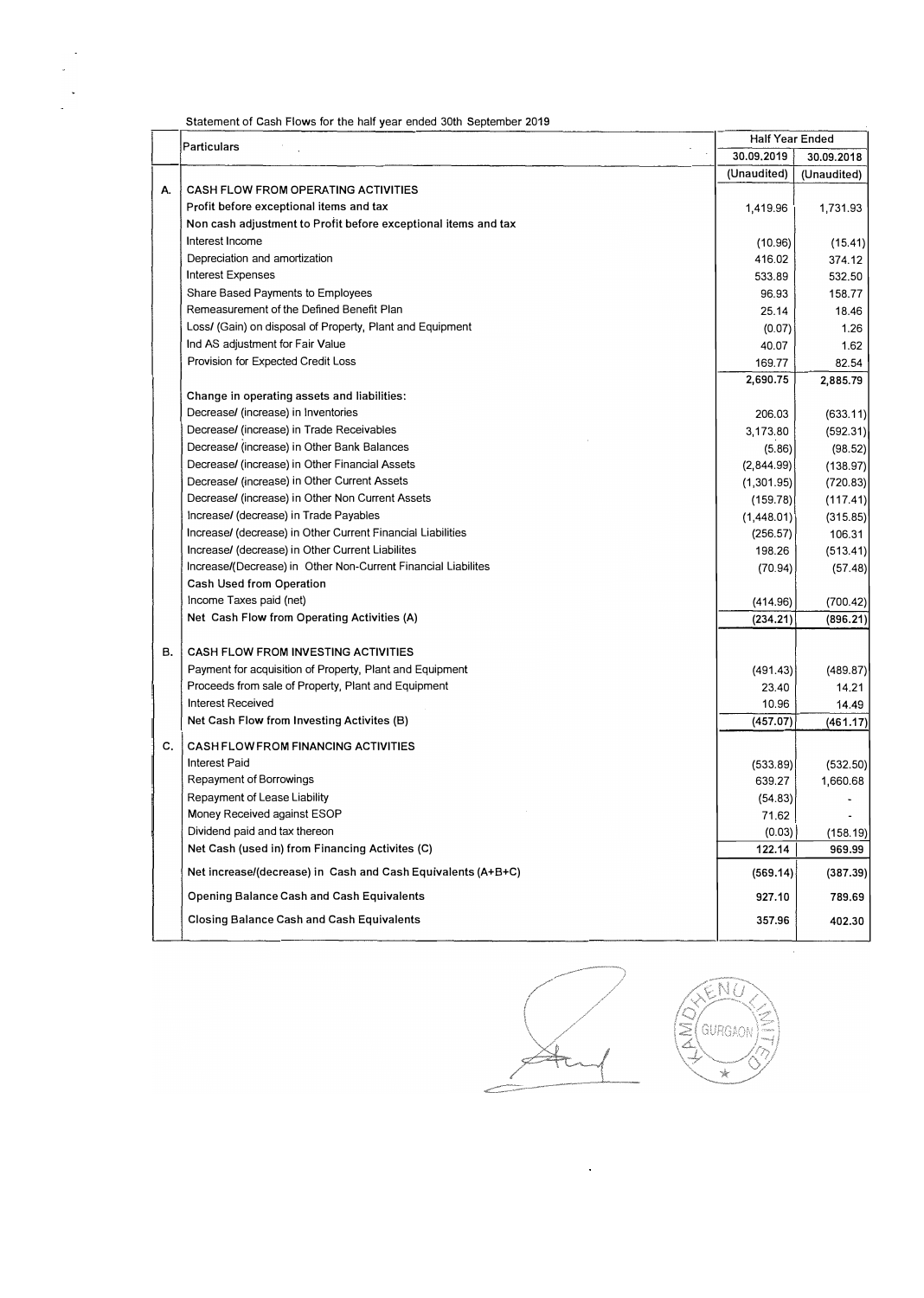Notes:

- The above results were reviewed and recommended by the Audit Committee & approved by the Board of Directors at their respective meetings held on 12th November, 2019. The-financial results for the quarter and half year ended 3oth September, 2019 have been limited reviewed by the Statutory Auditors of the Company.
- **2** During the half year ended 30th September, 2019, a major fire broke out in the Paint factory of the Company at Chopanki, Alwar, Rajasthan on the midnight of 27th & 28th April, 2019 due to which the inventory at the factory, property, plant & equipment got damaged substantially. There has been no human casualty in the said fire incidence. The carrying amount as on date of fire of inventories, property, plant & equipment damaged in fire was to the tune of Rs. 45.68 Crores .The inventory, property, plant & equipment so damaged in fire were validly insured and insurance policies were effective as on the date of such fire. The Company has filed insurance claim of Rs. 45 Crores and the process of assessing the claim settlement has been initiated and is underway. The management of the Company is confident that the amount claimed from Insurance Company is certain to be realized based on valid and subsisting insurance policies, accordingly, the Company has recognized insurance claim receivable as on 3oth June, 2019 amounting to Rs. 45 Crores (to the extent of amount claimed) in books of accounts and classified as other current financial assets. Any deficit/surplus in the amount of insurance claim shall be recognized as expense/income upon final settlement of the claim. The amount of insurance claim of Rs. 45 Crores recognized and amount of loss of fire amounting to Rs. 45.68 Crores has been grouped in Exceptional item and net amount of loss of Rs 0.68 Crores on account of fire has been shown as "Exceptional ltems'(Net) in financial statements.
- Effective 1st April 2019, the Company adopted IND AS 116 "Leases" and applied the same to all Lease contracts existing on 1st April 2019 using modified retrospective method and has taken the cumulative adjustments to Retained Earnings on the date of initial application. Accordingly, the Comparative Figures of Previous periods have not been restated. The cumulative effect of application of standard has reduced the retained earnings by Rs 75.39 lacs (Net of deferred tax asset) on transition date i.e 1st April 2019.For the half year ended 30th September 2019, the implementation of IND AS 116 has resulted in decrease in Profit before tax by Rs 21.98 lacs on account of interest cost and depreciation offset by reversal of lease rent expenses. In the statement of profit and Loss for the current Period, the nature of expenses in respect of operating lease has changed from lease rent in previous periods to depreciation cost for right of use asset and Finance cost for interest accrued on lease liability. The adoption of new standard has resulted in recognisition of Right of Use of Rs. 738.67 lacs and lease liability of Rs. 854.55 lacs on 1st April 2019..
- **4** The company has elected to exercise the option permitted under Section 115BAA of Income Tax Act,1961 as introduced by Taxation Laws(Amendment) Ordinance 2019. Accordingly, the company has recognised provision for Income Tax for Six months ended 30th September 2019 and remeasured its deferred tax on the basis of rates as prescribed in the said section. The full impact of the change has been recognised in the statement of profit & loss for the quarter ended 3oth September, 2019.
- 5 The net cash inflows for the corresponding period 1st April, 2018 to 30th September, 2018 as reported in unaudited financial results are management certified and have not been subjected to limited review.
- **6** During the half year ended 30th September 2019, the company had alloted 143250 equity shares of Rs.10 each at an exercise price of Rs.50 each to eligible employees under ESOP scheme 2017 and Listing of such shares on stock exchanges is under process.
- The unaudited financial results of the company for the quarter ended 30th September 2019 are also available on the Company's website (www.kamdhenulimited.com) and on the website of BSE (www.bseindia.com) and NSE (www.nseindia.com) in accordance with the provision of (Listing obligations and Disclosure Requirements) Regulation, 2015.

For and on behalf of the Board of Directors Kamdhenu Limited \_

 $\bar{\mathbf{r}}$ 

GURGAON

(Satish Kumar-Agarwal)

Place: Gurgaon **big and the Chairman & Managing Director big and the Managing Director** Date: 12.11.2019 DIN: 00005981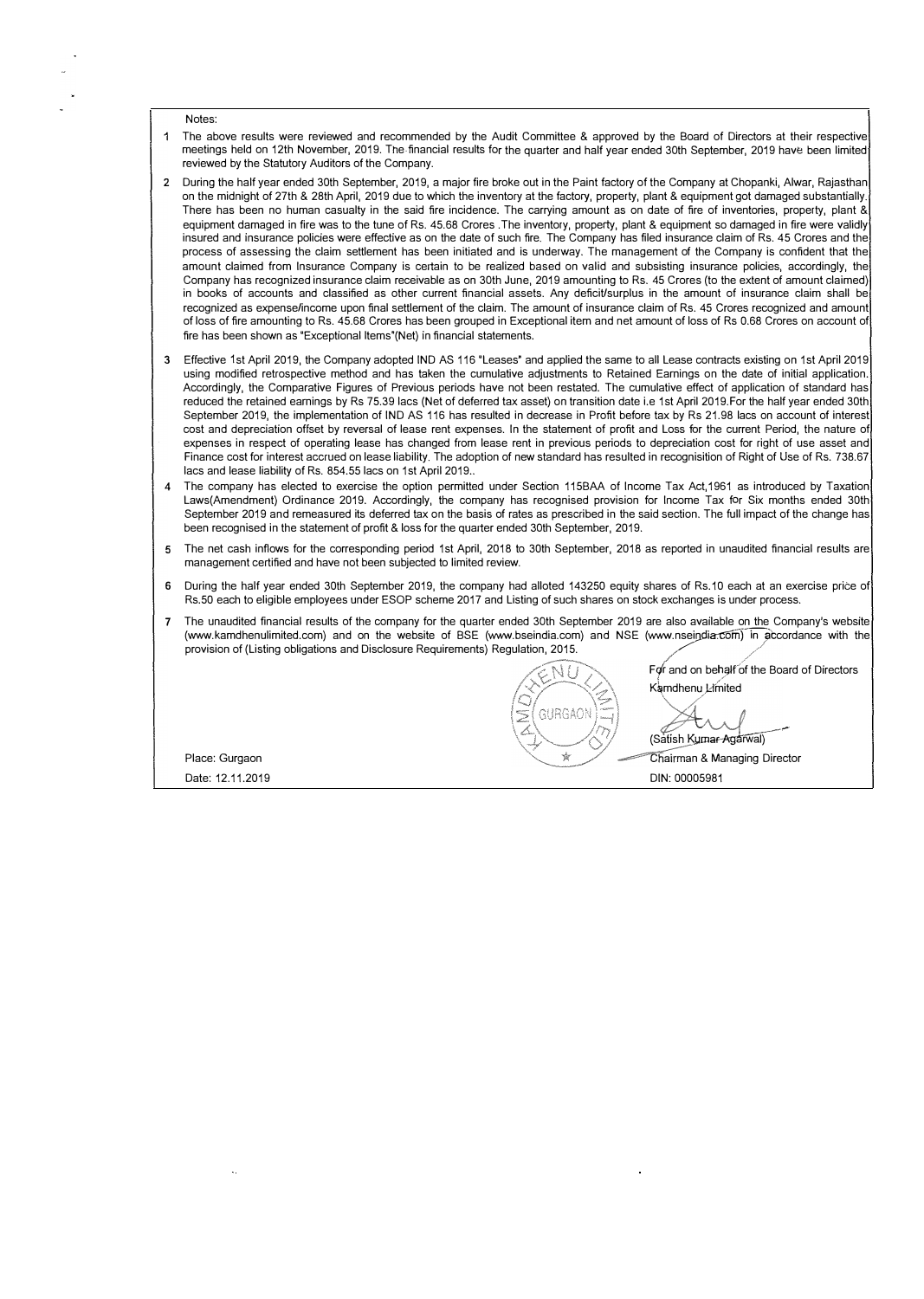# $BSD &$

**Chartered Accountants**  810,8th Floor, Antriksh Bhawan, 22, Kasturba Gandhi Marg, New Delhi-110001 (Delhi) Tel: 011-43029888; Email ID: audit.delhi@bsdgroup.in; delhi@bsdgroup.in, website: www.bsdgroup.in

**Independent Auditors' Review Report on the Quarterly Unaudited Financial Results of the Company**  pursuant to Regulation 33 of the Securities and Exchange Board of India (Listing Obligations and **Disclosure Requirements) Regulations, 2015 as amended** 

To **Board of Directors Kamdhenu Ltd.**  Building 9-A, 2<sup>nd</sup> Floor, DLF Cyber City, Phase -III, Gurgaon (Haryana) - 122002

- 1) We have reviewed the accompanying statement of unaudited financial results of Kamdhenu Limited ("the company") for the quarter/half year ended  $30<sup>th</sup>$  September, 2019 attached herewith, being submitted by the company pursuant to the requirements of Regulations 33 of the SEBI (Listing Obligations and Disclosure Requirements) Regulations, 2015 (as amended).
- *2) Attention is drawn to Note No. 2 of the quarterly financial statements regarding recognition of insurance claim receivable to the extent of Rs. 45 Crores against the loss of inventory, property, plant & equipment due to fire during the quarter ended J(j" June, 2019 under "Exceptional Items" which is pending for approval by the insurance company. In our opinion, such insurance claim should have been recognized as receivable only upon acceptance of the claim by the Insurance Company and upon certainty of ultimate collection of such claim in accordance with the accounting principles. Had the Company not accounted for such claim, the profit of the Company for the half year ended 30<sup>th</sup> September, 2019 would have been lower by Rs. 45 Crores and reserves & surplus as at that date would have been lower by the same amount.*
- 3) Attention is drawn to the fact that the figures for net cash inflows for the corresponding period from 1st April' 2018 to 30th September' 2018 as reported in these unaudited financial results have been approved by the Board of Directors and have not been limited reviewed by us.
- 4) This statement is the responsibility of the Company's Management and approved by the Board of Directors has been compiled from the related interim financial statements which has been prepared in accordance with Indian Accounting Standard 34 "Interim Financial Reporting" (Ind AS 34), specified under Section 133 of the Companies Act, 2013, read with relevant rules issued thereunder and other accounting principles generally accepted in India. Our responsibility is to issue a report on these financial statements based on our review.
- 5) We conducted our review in accordance with the Standard on Review Engagement (SRE) 2410, "Review of Interim Financial Information performed by the Independent Auditor of the Entity" issued by the Institute of Chartered Accountants of India. This standard requires that we plan and perform the review to obtain moderate assurance as to whether the financial statements are free of material misstatement.

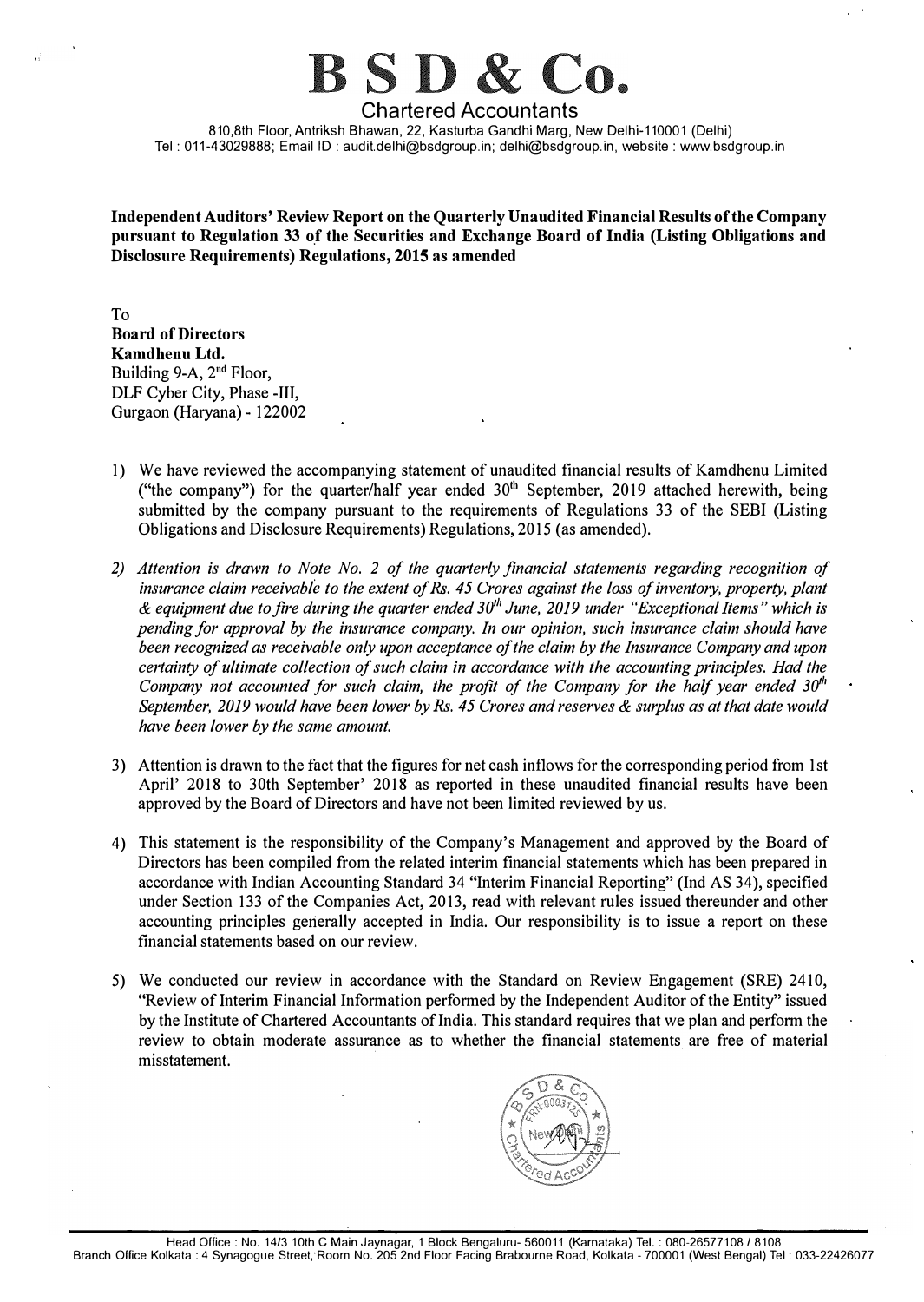- 6) A review is limited primarily to inquiries of company personnel and analytical procedures applied to financial data and thus provide less assurance than an audit. We have not performed an audit and accordingly, we do not express an audit opinion.
- 7) *Subject to para no. 2 above,* based on our review conducted as above, nothing has come to our attention that causes us to believe that the accompanying statement of unaudited financial results prepared in accordance with applicable accounting standards i.e. Ind AS prescribed under Section 133 of the Companies Act, 2013 read with relevant rules issued thereunder and other recognized accounting practices and policies has not disclosed the information required to be disclosed in terms of Regulation 33 of the SEBI (Listing Obligations and Disclosure Requirements) Regulations, 2015 (as amended) and SEBI Circular dated 5<sup>th</sup> July, 2016 including the manner in which it is to be disclosed, or that it contains any material misstatement.

For BSD & Co. Chartered Accountants Firm Registration No. 000332S New Doll Surendra Khinvasra (Partner) CO ACCO Membership No. 070804

19070804 AAAA FW 4293 UDIN:

Place of signature: Gurgaon Date: 12<sup>th</sup> November, 2019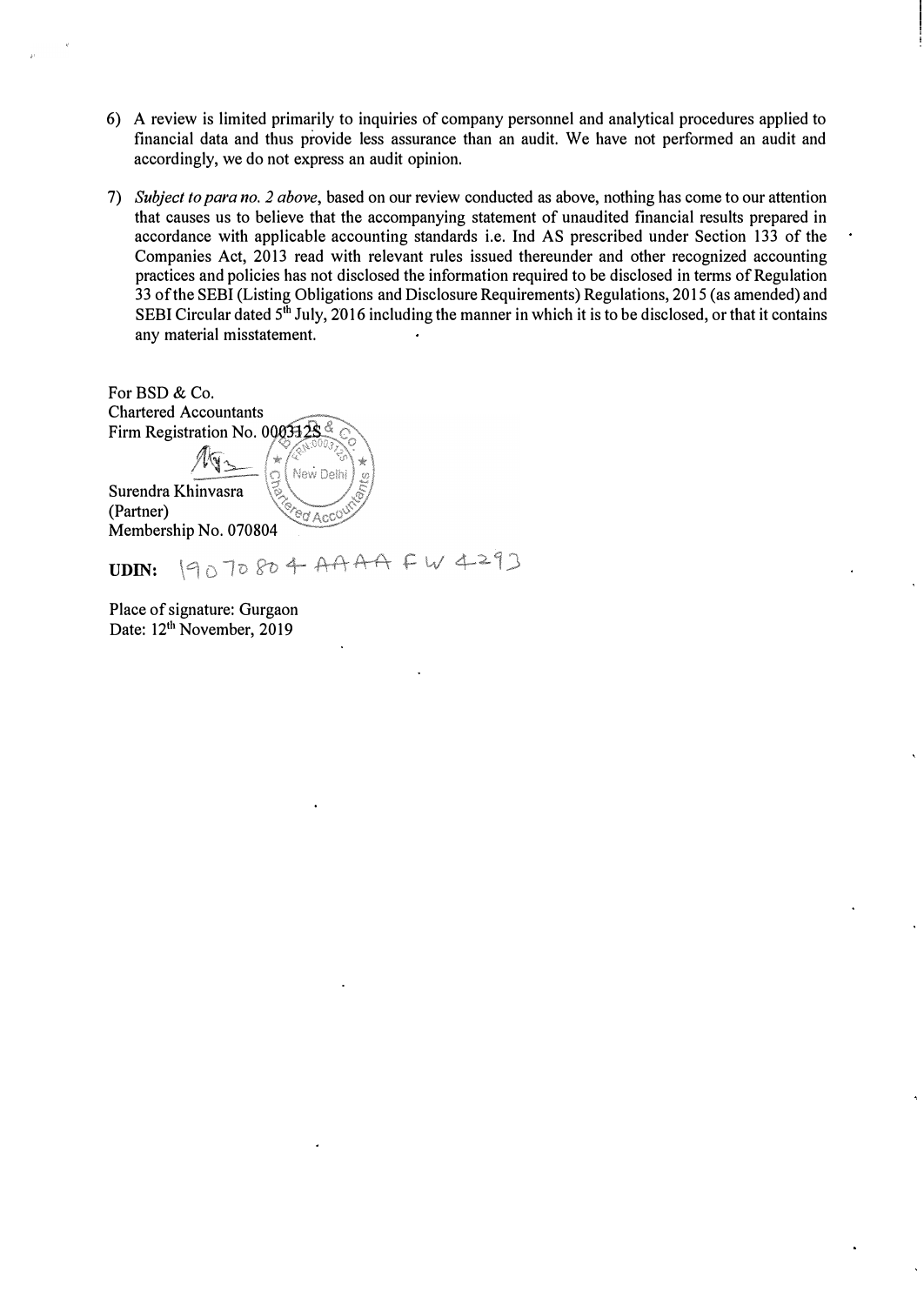### **KAMDHENU LIMITED**

GIN: L27101DL 1994PLC134282

Regd.Office: L-311, Khasra No.724, Street No.7, Mahipalpur Extension, New Delhi-110 037

Corporate Office: 2nd Floor, Tower-A, Building No.9, DLF Cyber City Phase-3, Gurgaon-122 002

Phone no.-0124-4604500 Fax: - 0124-4218524 Email:-kamdhenu@kamdhenulimited.comWebsite:-www.kamdhenulimited.com

#### STATEMENT OF UNAUDITED FINANCIAL RESULTS FOR THE QUARTER AND HALF YEAR ENDED 30TH SEPTEMBER, 2019

|                | (Amount in Lakhs)                                                                                                                                 |             |               |             |                        |             |
|----------------|---------------------------------------------------------------------------------------------------------------------------------------------------|-------------|---------------|-------------|------------------------|-------------|
|                |                                                                                                                                                   |             | Quarter Ended |             | <b>Half Year Ended</b> |             |
|                | Particulars                                                                                                                                       | 30.09.2019  | 30.09.2018    | 30.09.2019  | 30.09.2018             | 31.03.2019  |
|                |                                                                                                                                                   | (Unaudited) | (Unaudited)   | (Unaudited) | (Unaudited)            | (Audited)   |
|                | <b>Total Income from Operations</b>                                                                                                               | 23,797.97   | 33,206.97     | 46,095.71   | 73,185.55              | 1,23,239.62 |
| 2              | Net Profit for the period before tax and exceptional items                                                                                        | 422.11      | 806.25        | 1,419.96    | 1,731.93               | 3,494.61    |
| 3              | Net profit for the period after tax and exceptional items                                                                                         | 652.14      | 519.95        | 1,260.57    | 1,111.87               | 2,247.06    |
| 4              | Total Comprehensive Income for the period [Comprising]<br>Profit/(Loss) for the period (after tax) and Other<br>Comprehensive Income (after tax)] | 653.85      | 515.65        | 1,267.11    | 1,106.82               | 2,255.87    |
| 5              | <b>Equity Share Capital</b>                                                                                                                       | 2,654.33    | 2,440.00      | 2,654.33    | 2,440.00               | 2,640.00    |
| 6              | Earnings per share in rupees: (Not Annualised)                                                                                                    |             |               |             |                        |             |
|                | - Basic (in Rupees)                                                                                                                               | 2.46        | 2.14          | 4.75        | 4.57                   | 8,98        |
|                | - Diluted (in Rupees)                                                                                                                             | 2.45        | 2.05          | 4.74        | 4.38                   | 8.90        |
| $\overline{7}$ | Paid up value of Equity Share Capital (in Rupees) (Face<br>value of Rs.10 each)                                                                   | 2,654.33    | 2,440.00      | 2,654.33    | 2,440.00               | 2,640.00    |

1 The above results were reviewed and recommended by the Audit Committee & approved by the Board of Directors at their respective meetings held on 12th November, 2019. The financial results for the quarter and half year ended 3Dth September, 2019 have been limited reviewed by the Statutory Auditors of the Company.

- 2 During the half year ended 3Dth September, 2019, a major fire broke out in the Paint factory of the Company at Chopanki, Alwar, Rajasthan on the midnight of 27th & 28th April, 2019 due to which the inventory at the factory, property, plant & equipment got damaged substantially. There has been no human casualty in the said fire incidence. The canrying amount as on date of fire of inventories, property, plant & equipment damaged in fire was to the tune of Rs. 45.68 Crores .The inventory, property, plant & equipment so damaged in fire were validly insured and insurance policies were effective as on the date of such fire. The Company has filed insurance claim of Rs. 45 Crores and the process of assessing the claim settlement has been initiated and is underway. The management of the Company is confident that the amount claimed from Insurance Company is certain to be realized based on valid and subsisting insurance policies, accordingly, the Company has recognized insurance claim receivable as on 30th June, 2019 amounting to Rs. 45 Crores (to the extent of amount claimed) in books of accounts and classified as other current financial assets. Any deficit/surplus in the amount of insurance claim shall be recognized as expense/income upon final settlement of the claim. The amount of insurance claim of Rs. 45 Crores recognized and amount of loss of fire amounting to Rs. 45.68 Crores has been grouped in Exceptional item and net amount of loss of Rs 0.68 Crores on account of fire has been shown as "Exceptional ltems"(Net) in financial statements.
- 3 Effective 1st April 2019, the Company adopted IND AS 116 "Leases" and applied the same to all Lease contracts existing on 1st April 2019 using modified retrospective method and has taken the cumulative adjustments to Retained Earnings on the date of initial application. Accordingly, the Comparative Figures of Previous periods have not been restated. The cumulative effect of application of standard has reduced the retained earnings by Rs 75.39 lacs (Net of deferred tax asset) on transition date l.e 1st April 2019.For the half year ended 3Dth September 2019, the implementation of IND AS 116 has resulted in decrease in Profit before tax by Rs 21.98 lacs on account of interest cost and depreciation offset by reversal of lease rent expenses. In the statement of profit and Loss for the current Period, the nature of expenses in respect of operating lease has changed from lease rent in previous periods to depreciation cost for right of use asset and Finance cost for interest accrued on lease liability. The adoption of new standard has resulted in recognisition of Right of Use of Rs. 738.67 lacs and lease liability of Rs. 854.55 lacs on 1st April 2019.
- 4 The company has elected to exercise the option permitted under Section 115BAA of Income Tax Act, 1961 as introduced by Taxation Laws(Amendment) Ordinance 2019. Accordingly, the company has recognised provision for Income Tax for Six months ended 3Dth September 2019 and remeasured its deferred tax on the basis of rates as prescribed in the said section. The full impact of the change has been recognised in the statement of profit & loss for the quarter ended 3Dth September, 2019.
- 5 During the half year ended 3Dth September 2019, the company had alloted 143250 equity shares of Rs.10 each at an exercise price of Rs.50 each to eligible employees under ESOP scheme 2017 and Listing of such shares on stock exchanges is under process.
- 6 The unaudited financial results of the company for the quarter ended 3Dth September 2019 are also available on the Company's website (www.kamdhenulimited.com) and on the website of BSE (www.bseindia.com) and NSE (www.nseindia.com) in accordance with the provision of (Listing obligations and Disclosure Requirements) Regulation, 2015.

|                  | For and on behalf of the Board of Directors<br>Kamdhenu Limited<br><b>Source of</b><br><b>GURGAON</b><br>connect<br><b>Police Inc.</b><br><b><i>Princess A</i></b><br><b><i><u>Secretary</u></i></b><br>(Satish Kumar Agarwal)<br>實 |
|------------------|-------------------------------------------------------------------------------------------------------------------------------------------------------------------------------------------------------------------------------------|
| Place: Gurgaon   | Chairman & Managing Director                                                                                                                                                                                                        |
| Date: 12.11.2019 | DIN: 00005981                                                                                                                                                                                                                       |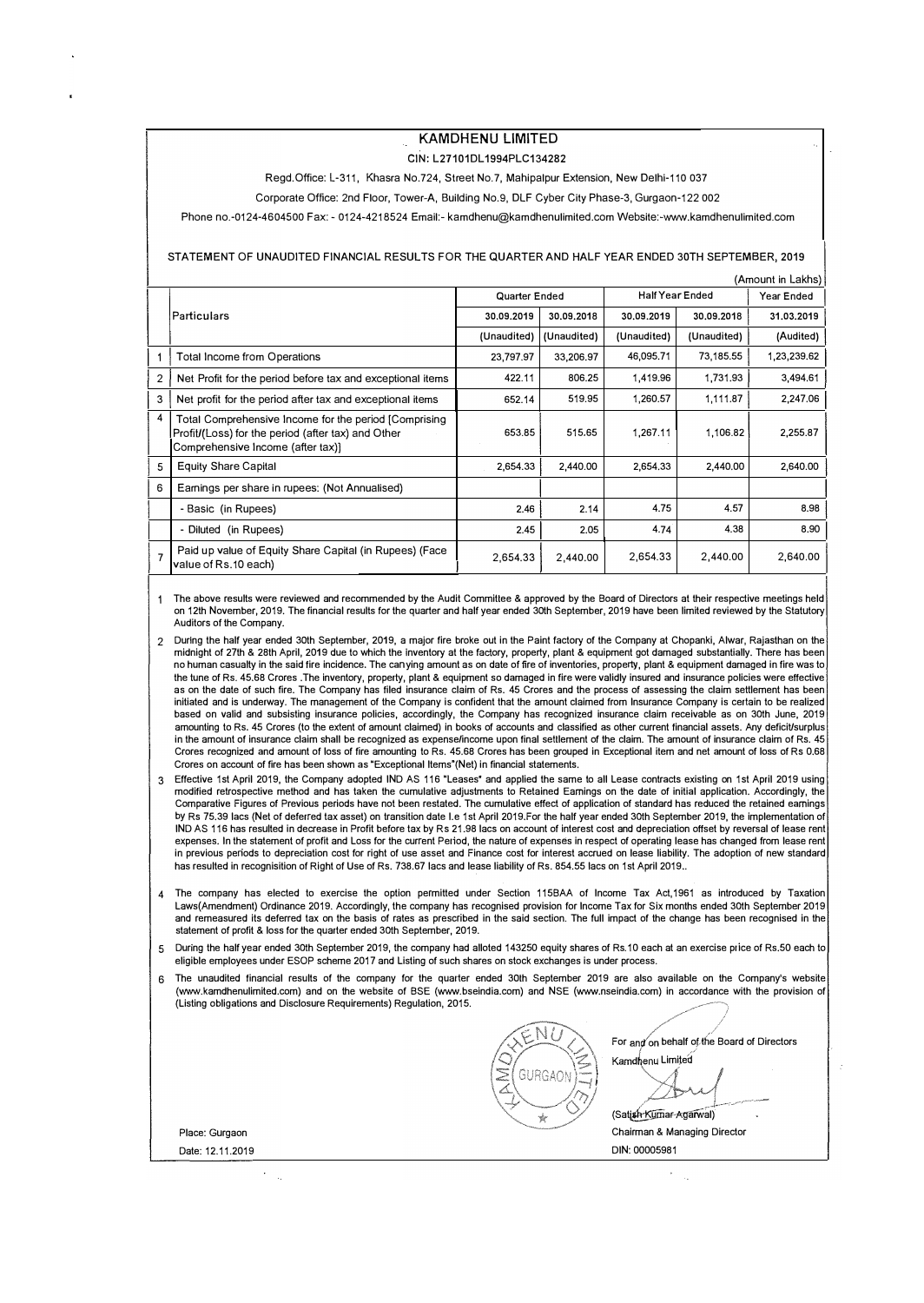

### KAMDHENU LIMITED

### **Financial Highlights for H1 FY20**

**Brand Turnover stood at Rs. 5,519 crores Royalty Income up 26% Y-o-Y at Rs. 48 crores Franchisee Sales Volumes up 17% Y-o-Y at 12.2 lakh MT Profit Before Tax (Steel Business) up 8% Y-o-Y at Rs. 21 crores Total Profit up 20% Y-o-Y at Rs. 13.3 crores\***

*Investor Release : 12th November 2019, New Delhi*

**Kamdhenu Limited,** India's largest manufacturer and seller of branded TMT Bars, in the retail segment, has declared its Unaudited Financial Results for the Quarter and Half Year 30<sup>th</sup> September, 2019.

| <b>Particulars (Rs. Crores)</b>          | <b>H1 FY20</b> | <b>H1 FY19</b> | Y-o-Y    |
|------------------------------------------|----------------|----------------|----------|
| Royalty Income                           | 47.7           | 37.9           | $+26.0%$ |
| Franchisee Volumes (in Lakh MT)          | 12.2           | 10.4           | $+17.3%$ |
| Profit Before Tax (PBT) - Steel Business | 20.7           | 19.1           | $+8.3%$  |
| Profit After Tax - Steel Business        | 17.8           | 12.4           | $+43.4%$ |
| Total Profit After Tax*                  | 13.3           | 11.1           | $+19.5%$ |

\* Excluding exceptional loss of Rs. 0.68 crores & includes deferred tax adjustment of 3.24 crores

- $\triangleright$  The Company has recouped its business strategy by reducing B2B Trading Sales and focus on improving efficiencies in Own Manufacturing and on franchisee-based business model which have led to increased Margins and Better efficiencieswith Higher RoE and RoCE
- $\triangleright$  Steel Business contributed 81% of Revenues whereas 19% is from the Paint Division
- ➢ The Company has now started manufacturing in Emulsion Division at its Paint Factory, Chopanki, Alwar, Rajasthan where the manufacturing operations were disrupted due to fire incident

### **Update on the hive-off of the Paint Division**

- $\triangleright$  Our Board has recommended a hive-off of the Paint Division through a de-merger into a separate mirror image shareholding company.
- $\triangleright$  This is expected to result in independent and better management focus on both the businesses, better operational efficiencies and unlocking value by listing both as different companies.
- $\triangleright$  The Company is working towards achieving the completion of the de-merger to happen before the end of this financial year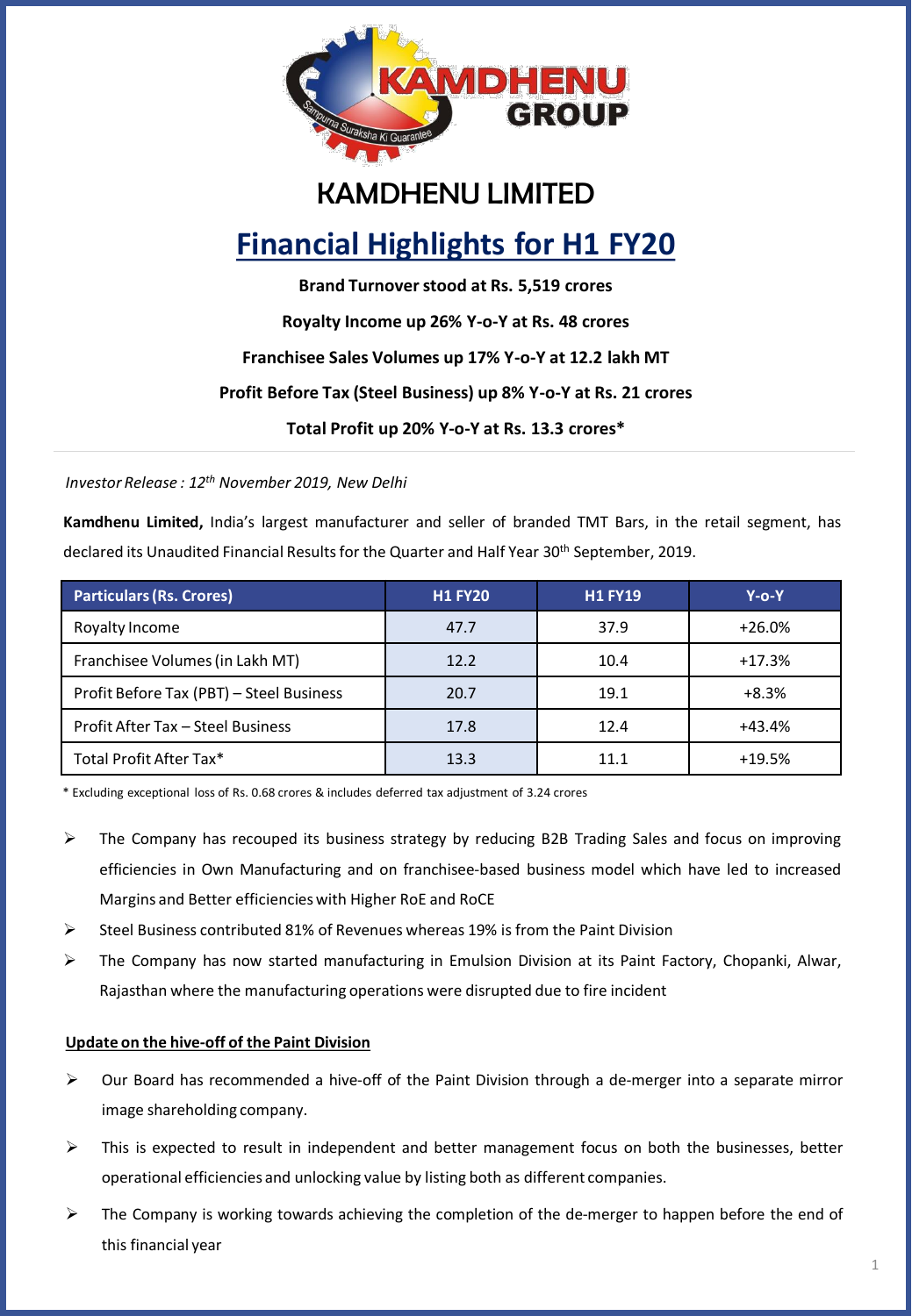

### *Commenting on the results and performance,Mr. Satish Kumar Agarwal, Chairman & Managing Directorsaid:*

"The Company has done well even during these challenging times. The steel sector has faced multiple headwinds with *importsfrom China increasing to a large extent which has caused disruptionsin the domestic market.*

Our volumes has grown by over 17% on back of our great distribution network spread across the country. During the first half, the average prices of TMT bars have reduced by 14% which has led to lower profits in the steel business. However, we were able to grow our PBT in the steel business by 8%, mainly driven by our strong execution strategies *and our brand pull, created through our large distribution and marketing strength.*

The situation in the steel market is now improving, and we are seeing certain green shoots. Traction for TMT bars has *improved significantly on account increase in government expenditure on the sector and retreat of monsoons.*

Our Royalty Income grew by 23% to Rs. 23 crores for Q2 FY20 and it grew by 26% to Rs. 48 crores for H1 FY20. The company is on course to achieve its target of Rs. 100 crores as Royalty Income during this financial year. Along with *this we also expect to reach the 5 million MT per annumcapacity by FY22.*

Our adjusted RoE of the steel business as on September 2019 stood 25.34%, an increase of 721 basis points from March 2019. Our RoCE stood at 25.95%, an increase of 151 basis points from March 2019. This has been on the back of a conscious decision on changing our business strategy by way of reducing B2B Trading Sales. The focus has been *more on improving efficiencies in Own Manufacturing and on franchisee-based business model which have led to increased Margins and Better efficiencies.*

Due to the fire at the Paint Factory, we had some disruption in that business. It had been decided on immediate basis to outsource production of the paint products from third party manufacturers at various locations. The Company has ensured the quality standards by deputing its own technical team at the manufacturer's plant. The paint business *have resumed normalcy.*

In respect to the hive-off of the Paints Division, we are working on getting the necessary approvals and we expect the *hive off to be completed by March 2020."*